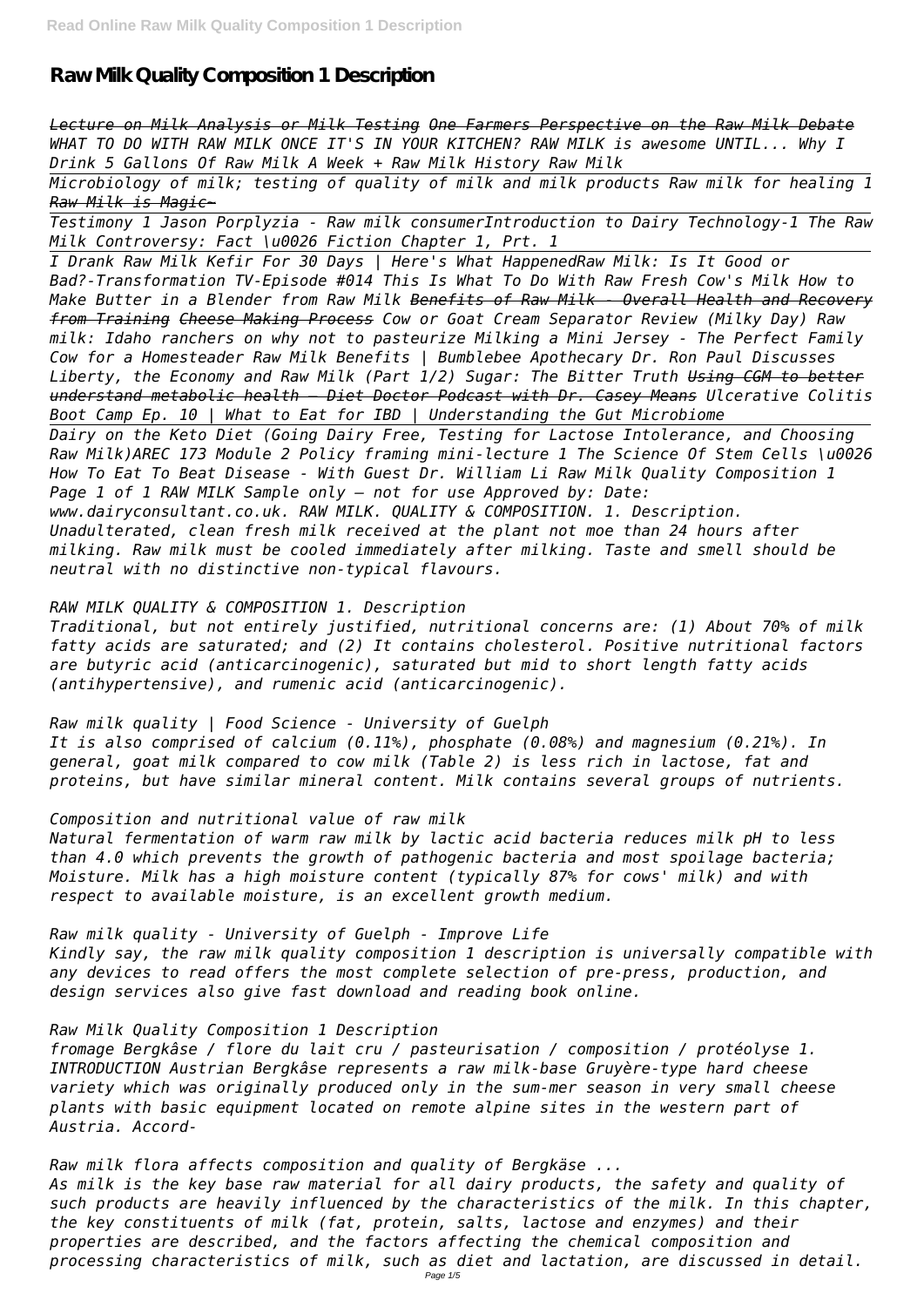## *Improving the Safety and Quality of Milk | ScienceDirect*

*Get Free Raw Milk Quality Composition 1 Description Raw Milk Quality Composition 1 Description. Preparing the raw milk quality composition 1 description to gain access to all day is adequate for many people. However, there are nevertheless many people who with don't gone reading. This is a problem.*

## *Raw Milk Quality Composition 1 Description - Kora*

*Read Online Raw Milk Quality Composition 1 Description <100 000 cfu/ml and somatic cell counts of ≤400 000 per ml of milk. To meet these and other established standards, countries employ HACCP principles in the production of fluid dairy products. Raw Milk an overview | ScienceDirect Topics PI count should be 20,000 or less per milliliter.*

## *Raw Milk Quality Composition 1 Description*

*Bookmark File PDF Raw Milk Quality Composition 1 Descriptionnumerous books collections from fictions to scientific research in any way. in the course of them is this raw milk quality composition 1 description that can be your partner. Free-eBooks download is the internet's #1 source for free eBook downloads, eBook resources & eBook authors ...*

## *Raw Milk Quality Composition 1 Description*

*If the tested milk is of good quality, there will be no coagulation, clotting or precipitation, but it is necessary to look for small lumps. The first clotting due to acid development can first be seen at 0.21-0.23% Lactic acid. For routine testing 2 mls milk is mixed with 2 mls 68% alcohol. Fig. 3.*

## *Milk testing and Quality Control - fao.org*

*Raw milk consists of unpasteurized and unhomogenized milk and often considered a "complete food"—since it contains natural enzymes, fatty acids, vitamins, and minerals. Raw milk is claimed to have a unique nutritional profile, being one of the most nutrientdense foods.*

*Raw Milk - an overview | ScienceDirect Topics consume raw milk while 78.6% consume milk products made from raw milk. Generally, 85.7% of milk samples had significantly (P < 0.05) higher total bacterial count than the recommended level of 2.0 x 106 cfu/ml by EAC standards. Isolated bacteria included Listeria spp., Staphylococcus aureus, Escherichia coli, Salmonella spp., Pseudomonous*

## *ASSESSMENT OF MICROBIAL QUALITY OF RAW COW'S MILK AND ...*

*Volume 1 focuses on milk production and processing. Volume 2 covers the sensory and nutritional quality of cow's milk and addresses quality improvement of a range of other milk-based products. The opening section of Volume 1: Milk production and processing introduces milk biochemistry and raw milk microbiology.*

# *Improving the Safety and Quality of Milk - 1st Edition*

*The Spreadable Fats (Marketing Standards) and the Milk and Milk Products (Protection of Designations) (England) Regulations 2008 provide specific rules on the labelling and composition of ...*

*Food standards: labelling and composition - GOV.UK*

*Milk Somatic Cell Count 1. One of the quality parameter of raw milk 2. High somatic cell counts (SCC) present in milk are the main indicators of mammary gland infection, caused by specific and non specific micro-organisms. 3. Normally, in milk from a healthy mammary gland, the SCC is lower than 100,000 cells/mL. 4.*

*Factors affecting quality and quantity of milk in dairy cattle Good-quality raw milk has to be free of debris and sediment; free of off-flavours and abnormal colour and odour; low in bacterial count; free of chemicals (e.g., antibiotics, detergents); and of normal composition and acidity. The quality of raw milk is the primary factor determining the quality of milk products. Good-quality milk products can ...*

*Dairy production and products: Quality and testing title: 2004: quality of the milk supply: european regulations versus practice created* Page 2/5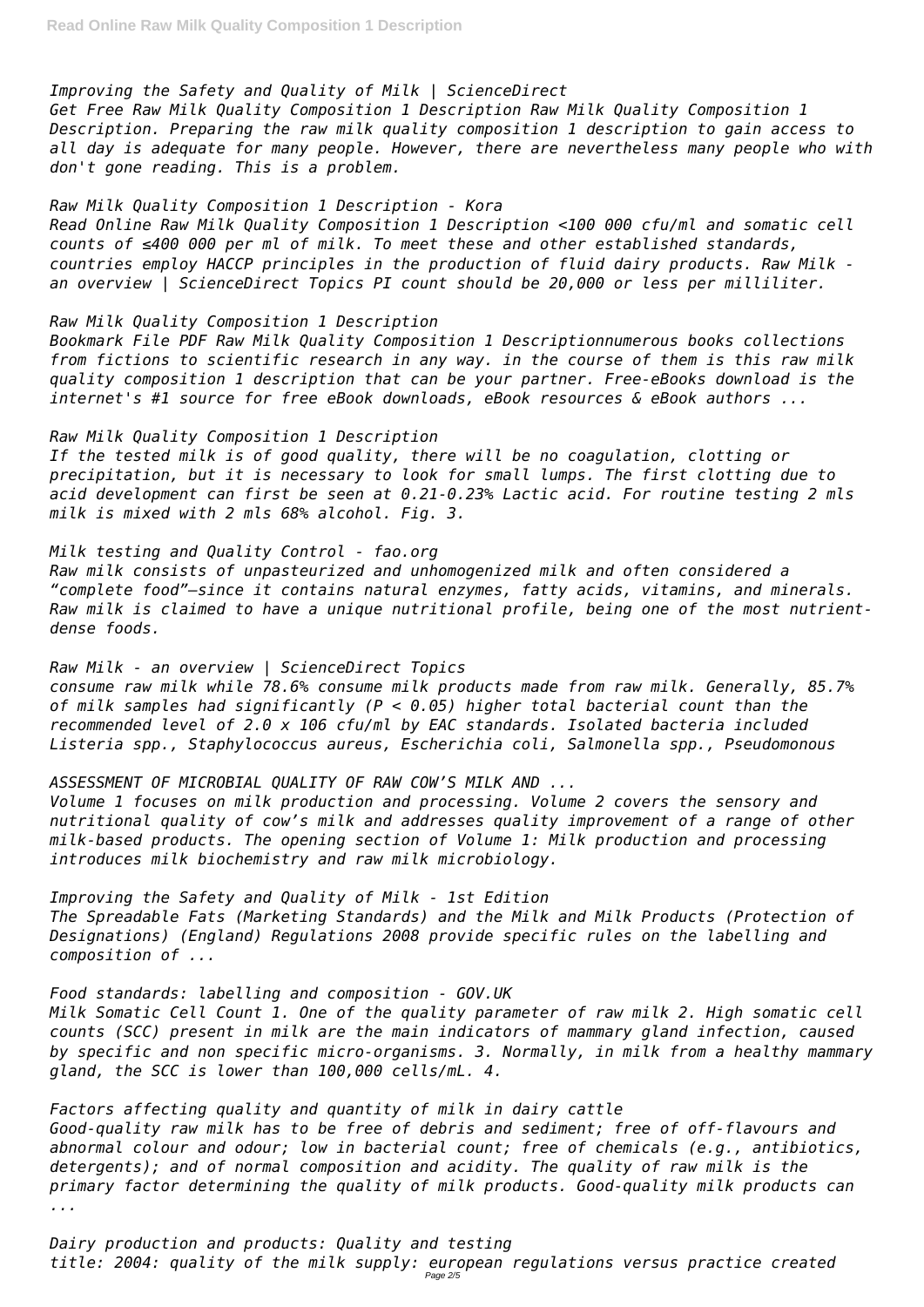*date: 12/30/2003 5:14:24 pm*

*2004: QUALITY OF THE MILK SUPPLY: EUROPEAN REGULATIONS ...*

*The milk composition and microbiological quality determine the milk's suitability for processing and human consumption. Exactly what kinds of microorganisms are present and what the temperature conditions are, will determine the final quality of the milk. Milk quality strongly affects the processability of milk.*

*Lecture on Milk Analysis or Milk Testing One Farmers Perspective on the Raw Milk Debate WHAT TO DO WITH RAW MILK ONCE IT'S IN YOUR KITCHEN? RAW MILK is awesome UNTIL... Why I Drink 5 Gallons Of Raw Milk A Week + Raw Milk History Raw Milk*

*Microbiology of milk; testing of quality of milk and milk products Raw milk for healing 1 Raw Milk is Magic~*

*Testimony 1 Jason Porplyzia - Raw milk consumerIntroduction to Dairy Technology-1 The Raw Milk Controversy: Fact \u0026 Fiction Chapter 1, Prt. 1*

*I Drank Raw Milk Kefir For 30 Days | Here's What HappenedRaw Milk: Is It Good or Bad?-Transformation TV-Episode #014 This Is What To Do With Raw Fresh Cow's Milk How to Make Butter in a Blender from Raw Milk Benefits of Raw Milk - Overall Health and Recovery from Training Cheese Making Process Cow or Goat Cream Separator Review (Milky Day) Raw milk: Idaho ranchers on why not to pasteurize Milking a Mini Jersey - The Perfect Family Cow for a Homesteader Raw Milk Benefits | Bumblebee Apothecary Dr. Ron Paul Discusses Liberty, the Economy and Raw Milk (Part 1/2) Sugar: The Bitter Truth Using CGM to better understand metabolic health – Diet Doctor Podcast with Dr. Casey Means Ulcerative Colitis Boot Camp Ep. 10 | What to Eat for IBD | Understanding the Gut Microbiome Dairy on the Keto Diet (Going Dairy Free, Testing for Lactose Intolerance, and Choosing Raw Milk)AREC 173 Module 2 Policy framing mini-lecture 1 The Science Of Stem Cells \u0026 How To Eat To Beat Disease - With Guest Dr. William Li Raw Milk Quality Composition 1 Page 1 of 1 RAW MILK Sample only – not for use Approved by: Date: www.dairyconsultant.co.uk. RAW MILK. QUALITY & COMPOSITION. 1. Description. Unadulterated, clean fresh milk received at the plant not moe than 24 hours after*

*milking. Raw milk must be cooled immediately after milking. Taste and smell should be neutral with no distinctive non-typical flavours.*

## *RAW MILK QUALITY & COMPOSITION 1. Description*

*Traditional, but not entirely justified, nutritional concerns are: (1) About 70% of milk fatty acids are saturated; and (2) It contains cholesterol. Positive nutritional factors are butyric acid (anticarcinogenic), saturated but mid to short length fatty acids (antihypertensive), and rumenic acid (anticarcinogenic).*

*Raw milk quality | Food Science - University of Guelph It is also comprised of calcium (0.11%), phosphate (0.08%) and magnesium (0.21%). In general, goat milk compared to cow milk (Table 2) is less rich in lactose, fat and proteins, but have similar mineral content. Milk contains several groups of nutrients.*

*Composition and nutritional value of raw milk Natural fermentation of warm raw milk by lactic acid bacteria reduces milk pH to less than 4.0 which prevents the growth of pathogenic bacteria and most spoilage bacteria; Moisture. Milk has a high moisture content (typically 87% for cows' milk) and with respect to available moisture, is an excellent growth medium.*

*Raw milk quality - University of Guelph - Improve Life Kindly say, the raw milk quality composition 1 description is universally compatible with any devices to read offers the most complete selection of pre-press, production, and design services also give fast download and reading book online.*

*Raw Milk Quality Composition 1 Description*

*fromage Bergkâse / flore du lait cru / pasteurisation / composition / protéolyse 1. INTRODUCTION Austrian Bergkâse represents a raw milk-base Gruyère-type hard cheese variety which was originally produced only in the sum-mer season in very small cheese plants with basic equipment located on remote alpine sites in the western part of Austria. Accord-*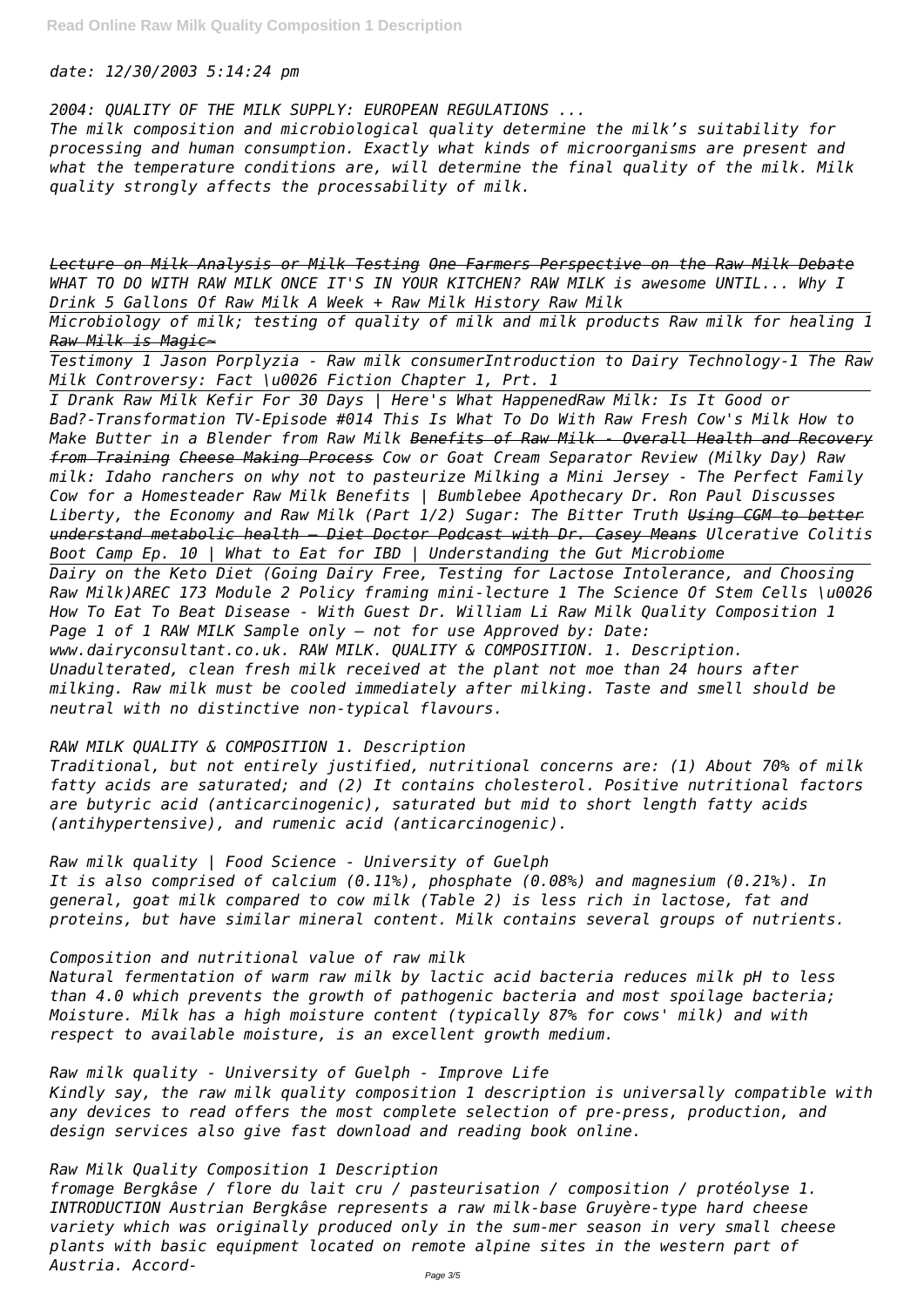## *Raw milk flora affects composition and quality of Bergkäse ...*

*As milk is the key base raw material for all dairy products, the safety and quality of such products are heavily influenced by the characteristics of the milk. In this chapter, the key constituents of milk (fat, protein, salts, lactose and enzymes) and their properties are described, and the factors affecting the chemical composition and processing characteristics of milk, such as diet and lactation, are discussed in detail.*

*Improving the Safety and Quality of Milk | ScienceDirect Get Free Raw Milk Quality Composition 1 Description Raw Milk Quality Composition 1 Description. Preparing the raw milk quality composition 1 description to gain access to all day is adequate for many people. However, there are nevertheless many people who with don't gone reading. This is a problem.*

*Raw Milk Quality Composition 1 Description - Kora Read Online Raw Milk Quality Composition 1 Description <100 000 cfu/ml and somatic cell counts of ≤400 000 per ml of milk. To meet these and other established standards, countries employ HACCP principles in the production of fluid dairy products. Raw Milk an overview | ScienceDirect Topics PI count should be 20,000 or less per milliliter.*

## *Raw Milk Quality Composition 1 Description*

*Bookmark File PDF Raw Milk Quality Composition 1 Descriptionnumerous books collections from fictions to scientific research in any way. in the course of them is this raw milk quality composition 1 description that can be your partner. Free-eBooks download is the internet's #1 source for free eBook downloads, eBook resources & eBook authors ...*

## *Raw Milk Quality Composition 1 Description*

*If the tested milk is of good quality, there will be no coagulation, clotting or precipitation, but it is necessary to look for small lumps. The first clotting due to acid development can first be seen at 0.21-0.23% Lactic acid. For routine testing 2 mls milk is mixed with 2 mls 68% alcohol. Fig. 3.*

*Milk testing and Quality Control - fao.org*

*Raw milk consists of unpasteurized and unhomogenized milk and often considered a "complete food"—since it contains natural enzymes, fatty acids, vitamins, and minerals. Raw milk is claimed to have a unique nutritional profile, being one of the most nutrientdense foods.*

## *Raw Milk - an overview | ScienceDirect Topics*

*consume raw milk while 78.6% consume milk products made from raw milk. Generally, 85.7% of milk samples had significantly (P < 0.05) higher total bacterial count than the recommended level of 2.0 x 106 cfu/ml by EAC standards. Isolated bacteria included Listeria spp., Staphylococcus aureus, Escherichia coli, Salmonella spp., Pseudomonous*

## *ASSESSMENT OF MICROBIAL QUALITY OF RAW COW'S MILK AND ...*

*Volume 1 focuses on milk production and processing. Volume 2 covers the sensory and nutritional quality of cow's milk and addresses quality improvement of a range of other milk-based products. The opening section of Volume 1: Milk production and processing introduces milk biochemistry and raw milk microbiology.*

*Improving the Safety and Quality of Milk - 1st Edition The Spreadable Fats (Marketing Standards) and the Milk and Milk Products (Protection of Designations) (England) Regulations 2008 provide specific rules on the labelling and composition of ...*

*Food standards: labelling and composition - GOV.UK Milk Somatic Cell Count 1. One of the quality parameter of raw milk 2. High somatic cell counts (SCC) present in milk are the main indicators of mammary gland infection, caused by specific and non specific micro-organisms. 3. Normally, in milk from a healthy mammary gland, the SCC is lower than 100,000 cells/mL. 4.*

*Factors affecting quality and quantity of milk in dairy cattle Good-quality raw milk has to be free of debris and sediment; free of off-flavours and* Page 4/5